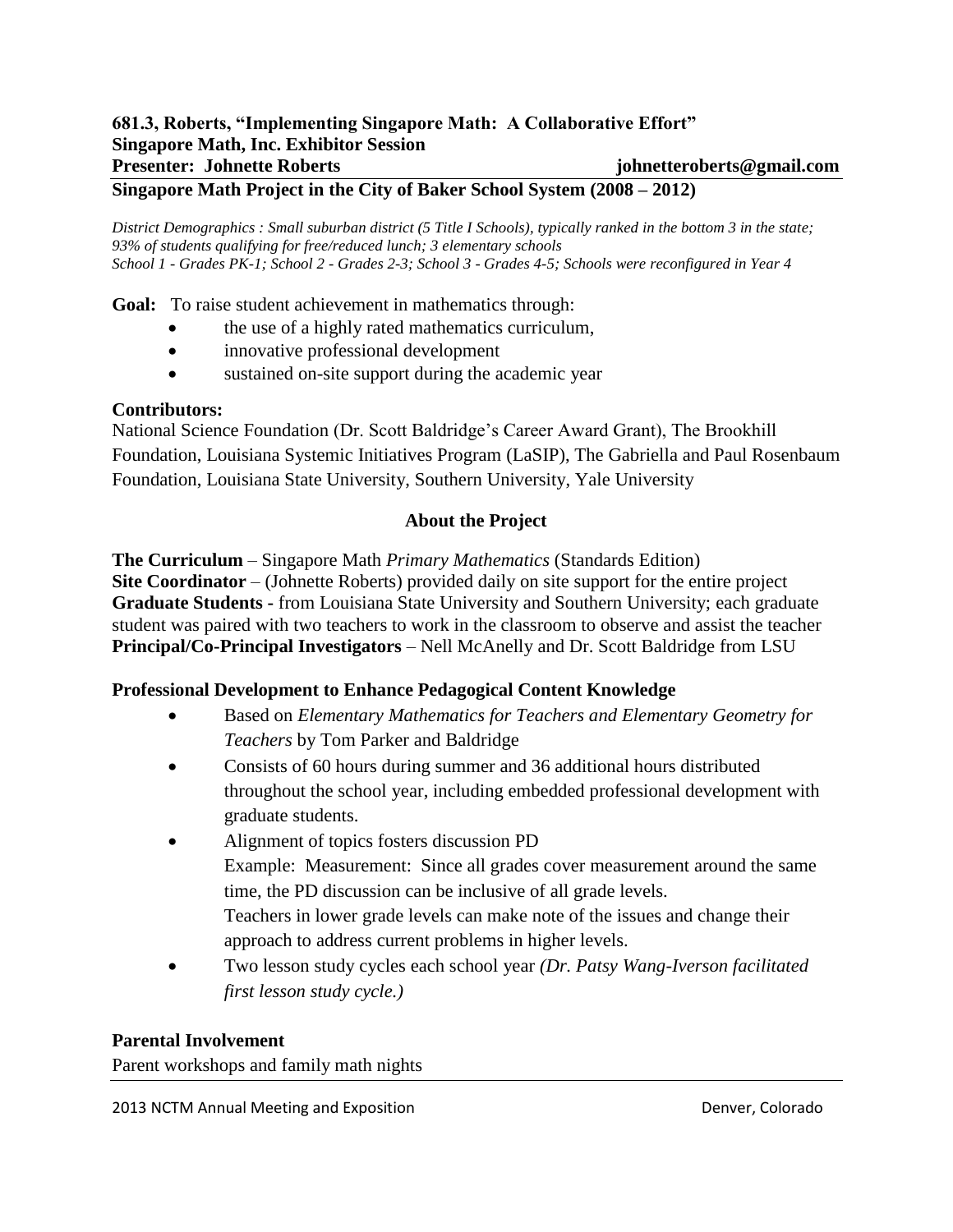## **Why** *Earlybird* **and** *Primary Mathematics?*

- Language based helps students make connections between pictures, words and numbers
- Accelerated program driving all ability levels
- Cumulative revisits concepts covered earlier by connecting strands of mathematics
- Concrete to pictorial to abstract approach
- Topic intensive with fewer topics covered per grade level
- Smaller textbooks, with skills not re-taught formally
- Mental math strategies embedded in the program
- Highly visual benefits special needs students and inclusion students
- Key components mental math, place value, problem solving

# **Teacher Reflection**

"The Singapore Math (professional development) workshops were very beneficial to my students and myself. They taught me to understand **why** instruction and various strategies should be presented in a **sequential** way in order for students to achieve a solid foundation in Mathematics." – G. Walls,  $1<sup>st</sup>$  grade teacher (2009)

# **Graduate Student Reflection**

"The curriculum is equipped with **excellent textbooks and workbooks**, which I, as graduate student of mathematics, can recognize were created with an **understanding of how children actually learn**. The textbooks are very **concise** and follow a **logical flow**. Every single item on any given page of the textbook has a purpose, as opposed to being packed with formulas and redundant and incoherent information." - S. Dziobiak - LSU (2009)

## **Sample of Data**

## **Year 1**

First Grade Passing Rates *Assessment Test for Primary Math 1A and 1B* – Baker Heights Elementary School

|             | Pre-Test | Post-Test |
|-------------|----------|-----------|
| Fall 2008   | 16%      | 88%       |
| Spring 2009 | 46%      | 72%       |